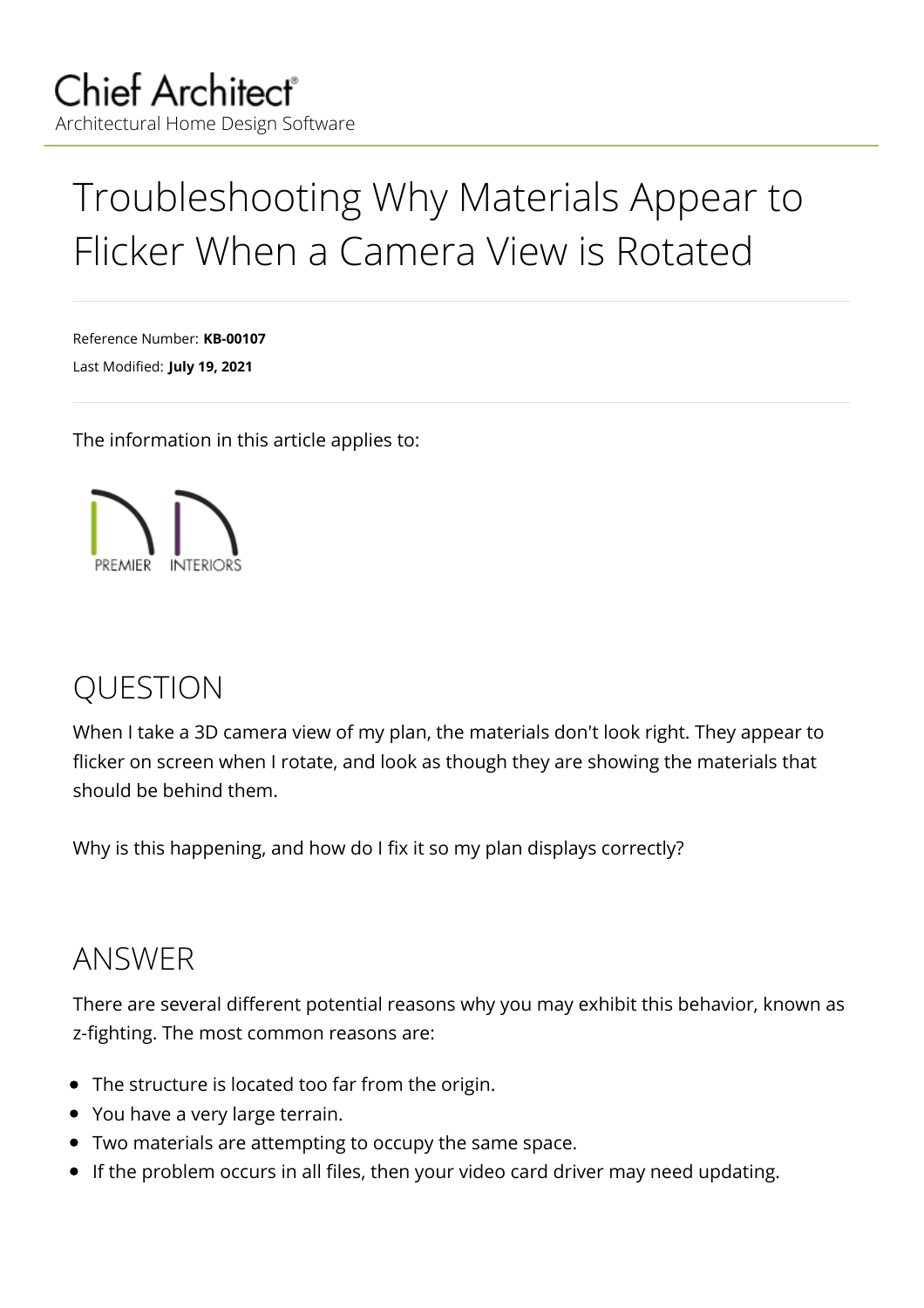To resolve the issue, we first need to determine the cause. If all of the objects in your plan appear to be exhibiting the behavior, the issue is likely related to one of the first two; either the plan is located too far from the origin, or you have an exceedingly large terrain.

To determine if your structure is located far from the origin

- 1. First, launch Chief Architect and **Open** the plan file exhibiting the behavior.
- 2. In floor plan view, move your mouse cursor around in the drawing area, and observe the **X** and **Y** coordinate values on your status bar.

If these values are excessively large, the structure or an object is likely located too far from the origin.

> The most common reason for this would be if you have imported a DWG or DXF file from a third party source in to the program that was located very far from the origin, and then proceeded to draw in this area rather than moving it back to the origin.

#### To move your structure closer to the origin

- 1. Select **Window> Fill Window** to zoom out so that the entire view fits on the screen.
- 2. Now, select **Edit> Edit Area> Edit Area (All Floors)** , then click and drag a selection marquee around everything in the floor plan.
- 3. Once selected, click on the Transform/Replicate Object  $\mathbb{I}$ +**I** edit tool.
- 4. In the **Transform/Replicate Object** dialog that displays:
	- Place a check in the **Move** box.
	- Change the radio button to**Absolute Location**.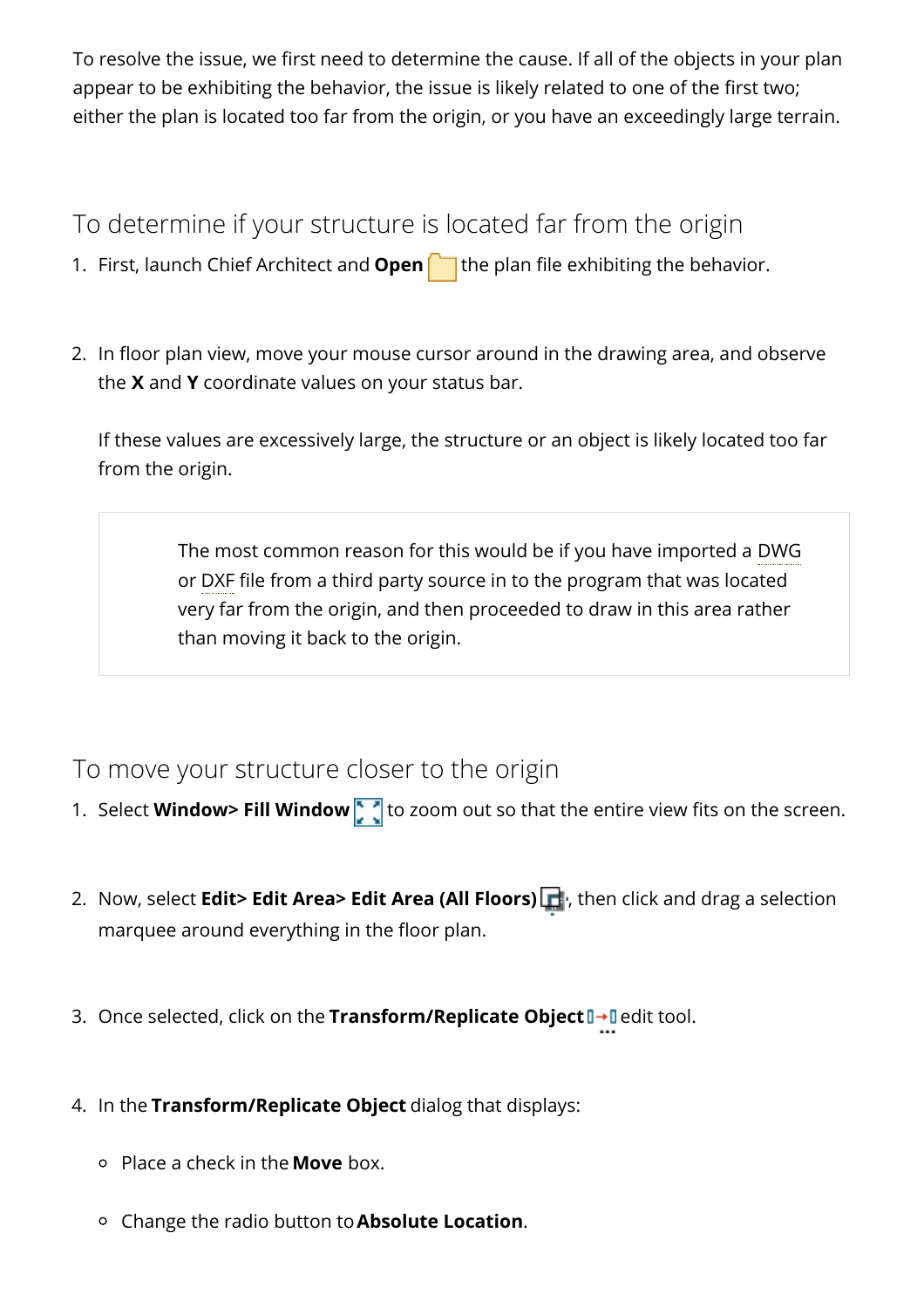- Set the **X Position/Delta** and **Y Position/Delta** values both to 0".
- Click **OK** to apply this change.
- 5. Once you have moved the data closer to the origin, select**Window> Fill Window** again to bring the content back into view.
- 6. Finally, create a **Perspective Full Overview of** the structure to verify that the issue is resolved.

In the future, if you import a DWG or DXF file from an outside source, you'll want to make sure to set it back to the origin before beginning to draw in the structure, as per the [instructions](#page-0-0) in the "Locating an Imported 2D DXF or DWG File" resource in the Related Articles section below.

#### To accommodate large terrain

If you have a very large terrain, and are experiencing z-fighting only when taking a **Perspective Full Overview on** then you may need to use a standard **Full Camera [**O] view outside of the structure and adjust it to create the type of view you want.

You can also increase the **Clip Surfaces Within** setting in your **Perspective Full Overview Specification** dialog. The default will be 24", but you can increase this to a larger value, such as 300". You may need to test different values in this plan in order to create the results you want in the overview without experiencing z-fighting.

#### To adjust two objects occupying the same space

If the z-fighting behavior only appears to be in one area of a plan, it is likely that an object is occupying the same space as another object. A common example for this would be if a slab is absolutely even with the terrain, you will notice the flickering of the concrete material of the slab with that of the grass terrain below.

If this is the case, raising the height of the slab, even by so much as 1/16" will typically resolve the issue.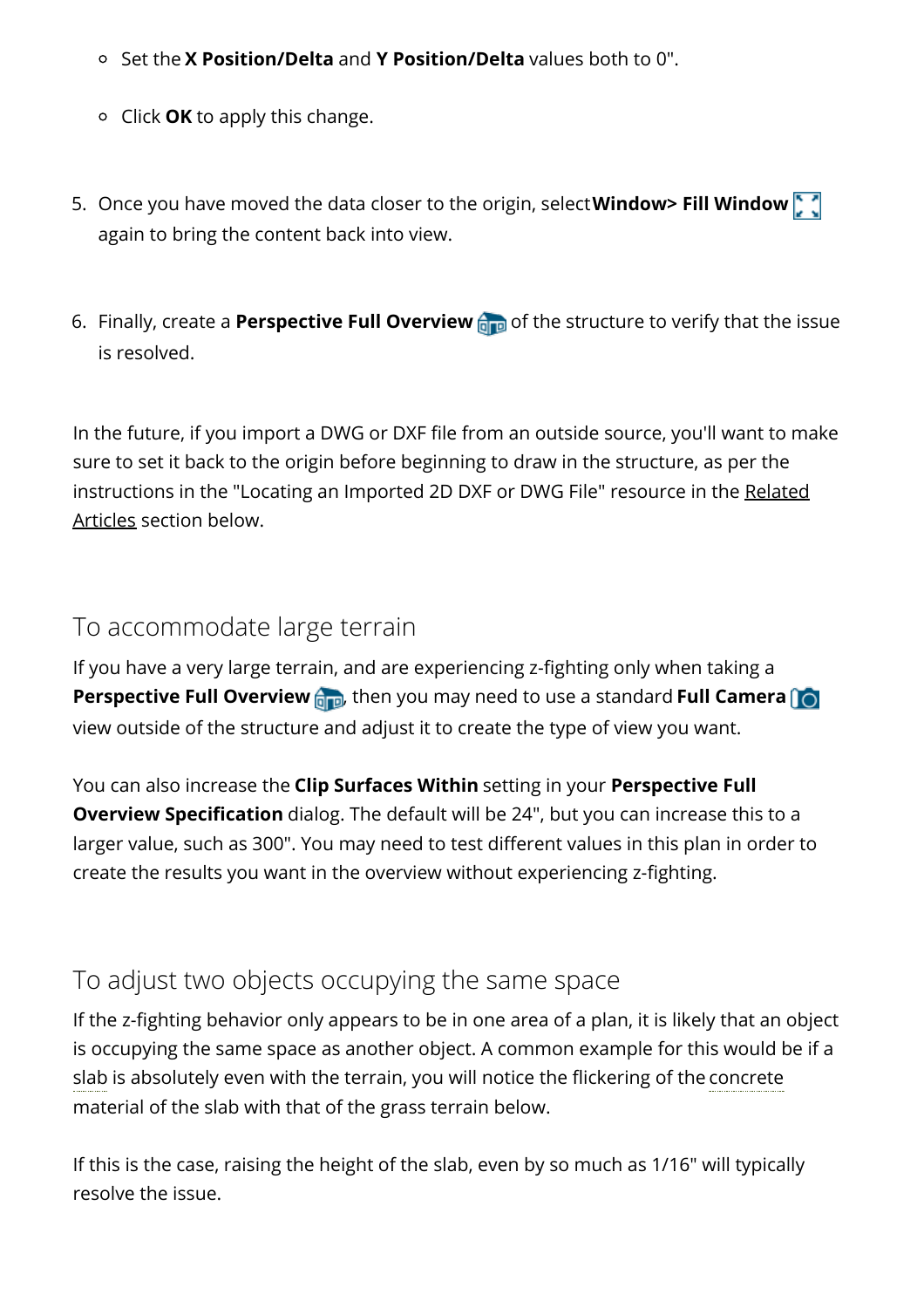## To verify video card requirements

Finally, it is also important to ensure that your video card meets or exceeds the minimum system requirements, and that you are using the most up to date driver which is compatible with your operating system.

If none of the suggestions above resolved the issue, we would recommend you verify these.

System Requirements, including those for the video card, can be located on the website at:

https://www.chiefarchitect.com/products/sysreq.html [\(https://www.chiefarchitect.com/products/sysreq.html\)](https://www.chiefarchitect.com/products/sysreq.html)

If you are unfamiliar with the process to update your video card's driver, basic instructions can be located in the online Knowledge Base article titled "Troubleshooting 3D Camera View Display Problems" in the [Related](#page-0-0) Articles section below.

## Online Support Center

If none of the above suggestions resolves the issue with z-fighting, please use the File> **Backup Entire Plan/Project t** tool to backup your plan file along with all associated textures, backdrops and images, and send the file to our Technical Support department via the Online Support Center [\(https://www.chiefarchitect.com/support/article/KB-](https://www.chiefarchitect.com/support/article/KB-00717/using-the-online-support-center.html)00717/using-the-online-support-center.html).

Related Articles

**Troubleshooting 3D Camera View Display Problems in Chief Architect** [\(/support/article/KB-00106/troubleshooting-3d-camera-view-display-problems-in-chief](/support/article/KB-00106/troubleshooting-3d-camera-view-display-problems-in-chief-architect.html)architect.html)

Troubleshooting Origin Error Messages [\(/support/article/KB-03124/troubleshooting](/support/article/KB-03124/troubleshooting-origin-error-messages.html)origin-error-messages.html)

Using the Online Support Center [\(/support/article/KB-00717/using-the-online-support](/support/article/KB-00717/using-the-online-support-center.html)center.html)